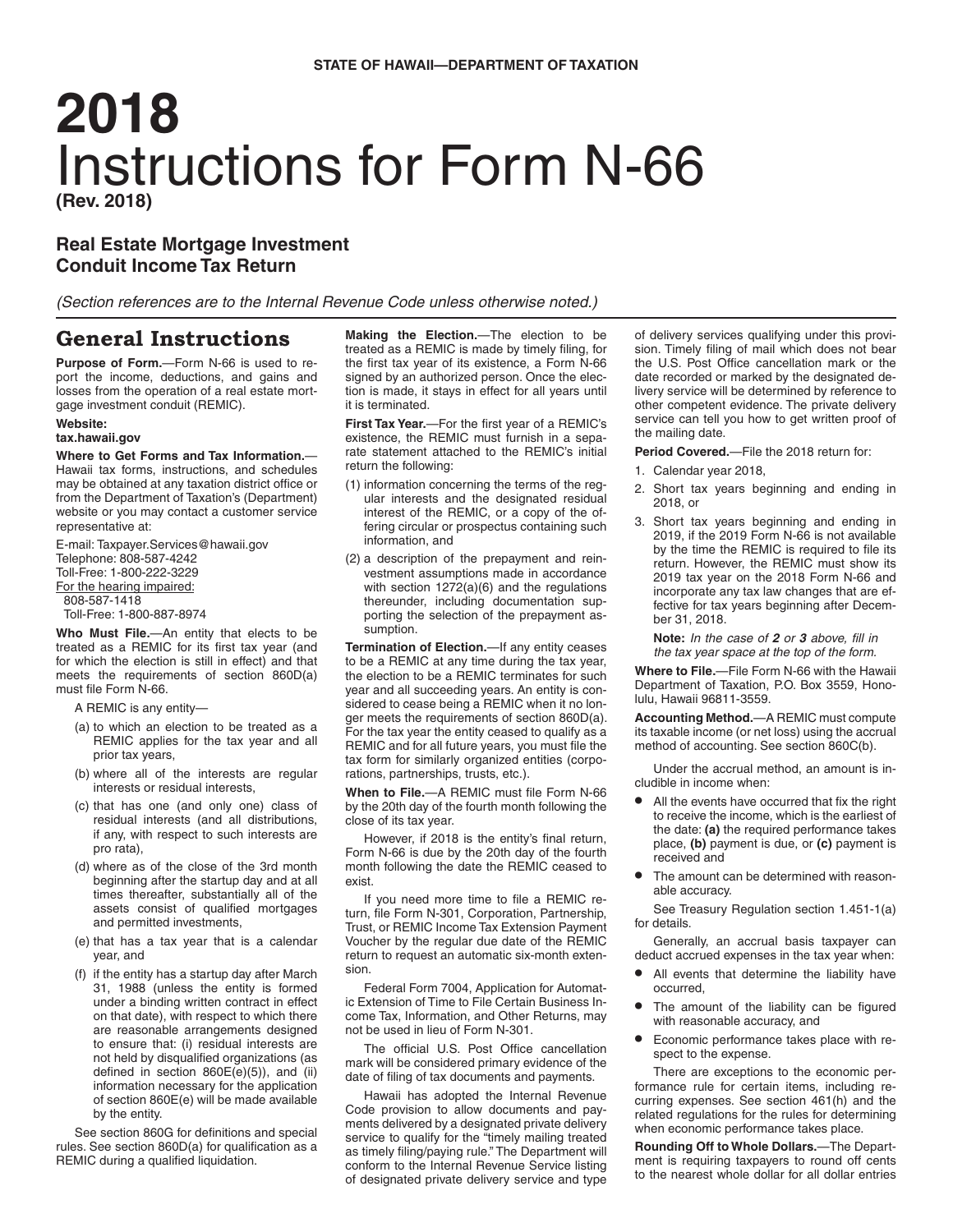on the tax return and schedules. To do so, drop amounts under 50 cents and increase amounts from 50 to 99 cents to the next dollar. For example: \$1.39 becomes \$1 and \$2.69 becomes \$3. If you have to add two or more amounts to figure the amount to enter on a line, schedule, or worksheet, you may choose to use one of two methods. Once a method of rounding is established, you must use the same method throughout the return. The first method is to include the cents when adding and round off only the total. The other method is to round off each entry. For example: You received two 1099-INT forms, one showing interest of \$50.55 and one showing interest of \$185.73. For rounding method 1, show your total interest as \$236 (\$50.55 + \$185.73 = \$236.28 rounded to \$236). For rounding method 2, show your total interest as \$237 (\$50.55 rounded to  $$51 + $185.73$  rounded to  $$186 =$  $$51 + $186 = $237$ ).

**Recordkeeping.**—The REMIC records must be kept as long as their contents may be material in the administration of any Hawaii Income Tax Law. Copies of the filed tax returns should also be kept as part of the REMIC's records. See federal Pub. 583, Starting a Business and Keeping Records, for more information.

**Final Return.**—If the REMIC ceases to exist during the year, check the box at Item D(1), page 1, Form N-66.

Schedule Q (Form N-66), Quarterly Notice to Residual Interest Holder of REMIC Taxable Income or Net Loss Allocation, Box D(1) should be checked to indicate when the schedule is for the final quarter of the year.

**Amended Return.**—If after the REMIC files its return, and later becomes aware of any changes to income, deductions, etc., the REMIC should file an amended:

- Form N-66 and check the box at Item D(4), page 1 and complete and attach Schedule AMD, Explanation of Changes on Amended Return, to the amended Form N-66.
- Schedule Q (Form N-66), for each residual interest holder, and check the box at Item D(2). Give corrected Schedules Q (Form N-66) to each residual interest holder.

**Note:** *If a REMIC does not meet the small REMIC exception under sections 860F(e), 6231, and the Treasury Regulation thereunder, or if a REMIC makes the election described in section 6231(a) (1)(B)(ii) not to be treated as a small REMIC, the amended return will be a request for administrative adjustment, and federal Form 1065X, Amended Return or Administrative Adjustment Request (AAR), must be filed by the Tax Matters Person. See sections 860F(e) and 6227 for more information.*

## **Information Returns That May Be Required**

**Form N-196,** Annual Summary and Transmittal of Hawaii Information Returns. Use this form to summarize and send information returns to the Department.

**Federal Forms 1099-INT, MISC, OID, and R.** You may have to file these information returns to report interest income, miscellaneous income payments, original issue discount and distributions from pensions, annuities, retirement or profit-sharing plans, individual retirement arrangements (IRAs), insurance contracts, etc. Also, use these returns to report amounts that were received as a nominee on behalf of another person.

**Note:** *A REMIC must file federal Forms 1099-INT and 1099-OID, as appropriate, to report accrued income of \$10 or more of regular interest holders (including corporate regular interest holders). Also, every REMIC must file information returns if, in the course of its trade or business during the calendar year, it makes payments of rents, commissions, or other fixed or determinable income totaling \$600 or more to any one person.*

**Assembling the Return.**—If you need more space on the forms or schedules, attach separate sheets. Use the same arrangement as the printed forms, and **show the totals on the printed forms.** Be sure to put the REMIC's name and federal employer identification number on each sheet. Also, each separate sheet should clearly indicate the line or section on the printed form to which the information relates.

Please complete every applicable entry space on Form N-66. Do not attach statements and write "See Attached" in lieu of completing the entry space on this form.

**Contributions to the REMIC.**—Generally, no gain or loss is recognized by the REMIC or any of the regular or residual interest holders when property is transferred to the REMIC in exchange for an interest in the REMIC. The adjusted basis of the interest received equals the adjusted basis of the property transferred to the REMIC.

The basis to the REMIC of property transferred by a regular or residual interest holder is its fair market value immediately after its transfer.

If the transferor holds a regular interest and if the issue price of the regular interest exceeds its adjusted basis, the excess is included in income by the regular interest holder as accrued market discount for the tax years to which it is attributable under the rules of section 1278(b). If the transferor holds a residual interest and if the issue price of a regular interest exceeds its adjusted basis, the excess is amortized and included in the residual interest holder's income ratably over the anticipated weighted average life of the REMIC (as defined in Treasury Regulation section  $1.860E-1(a)(3)(iv)$ .

If the transferor holds a regular interest and if the adjusted basis of a regular interest exceeds its issue price, the regular interest holder treats the excess as amortizable bond premium subject to the rules of section 171. If the transferor holds a regular interest and if the adjusted basis of a regular interest exceeds its issue price, the excess is deductible ratably over the weighted average life of the REMIC (as defined in Treasury Regulation section 1.860E-1(a)(3)(iv)).

## **Signatures**

**REMIC with a startup day after November 9, 1988.**—For a REMIC with a startup day after November 9, 1988, Form N-66 may be signed by any person who could sign the return of the entity in the absence of the REMIC election. Thus, the return of a REMIC which is a corporation or trust would be signed by a corporate officer or trustee, respectively. For REMICs which consist of segregated pools of assets, the returns would be signed by any person who could sign the return of the entity which owns assets of the REMIC under applicable State law.

**REMIC with a startup day before November 10, 1988.**—A REMIC with a startup day before November 10, 1988, may elect to apply the rules for REMICs with a startup day after November 9, 1988. Otherwise, Form N-66 must be signed by a residual interest holder or by a fiduciary who is acting for the REMIC and who has furnished adequate notice.

**Note:** *For this purpose, the term "startup day" means any day selected by a REMIC that is on or before the first day on which interests in such REMIC are issued. Otherwise, "startup day" is defined in the instructions for Item B below.*

**Paid Preparer's Information.**—If someone prepares the return and does not charge the REMIC, that person should not sign the REMIC return.

Generally, anyone who is paid to prepare the REMIC return must sign the return and fill in the other blanks in the **Paid Preparer's Use Only** area of the return. The preparer may furnish his or her alternative identifying number for income tax return preparers (PTIN) instead of his or her social security number.

*The preparer required to sign the REMIC's return must complete the required preparer information and:*

- Sign in the space provided for the preparer's signature.
- Give the REMIC a copy of the return in addition to the copy to be filed with the Department.

The REMIC may authorize the Department to discuss its tax return with its paid preparer by checking the "Yes" box above the paid preparer's identification number. You are authorizing the Department to call your paid preparer to answer any questions that may arise during the processing of your tax return. This does not allow your paid preparer to call the Department for information about the processing of your return or for other issues relating to your return.

**Note:** *This is not a full power of attorney and does not replace Form N-848.*

# **Specific Instructions Form N-66**

**Name, Mailing Address, and Federal Employer Identification Number.**—Print or type the REMIC's legal name and mailing address on the appropriate lines.

If the REMIC's mailing address is outside the United States or its possessions or territories, enter the information on the line for "City or town, state, and postal/ZIP code" in the following order: city, province or state, postal code, and the name of the country. **Do not** abbreviate the country name.

**Note:** *Each REMIC must have its own federal employer identification number.*

Enter the federal employer identification number (FEIN) in Item A on page 1 of Form N-66. If the REMIC does not have a FEIN, it must apply for one by filing federal Form SS-4, Application for Employer Identification Number. If the FEIN has not been received by the filing time for Form N-66, write "Applied For" in the space for the FEIN. See federal Pub. 583 for more information.

**Item B. Date REMIC Started.**—Enter the "startup day" selected by the REMIC as defined in section 860G(a)(9).

The startup day is the day on which the REMIC issued all of its regular and residual interests. However, a sponsor may contribute property to a REMIC in exchange for regular and residual interests over any period of 10 con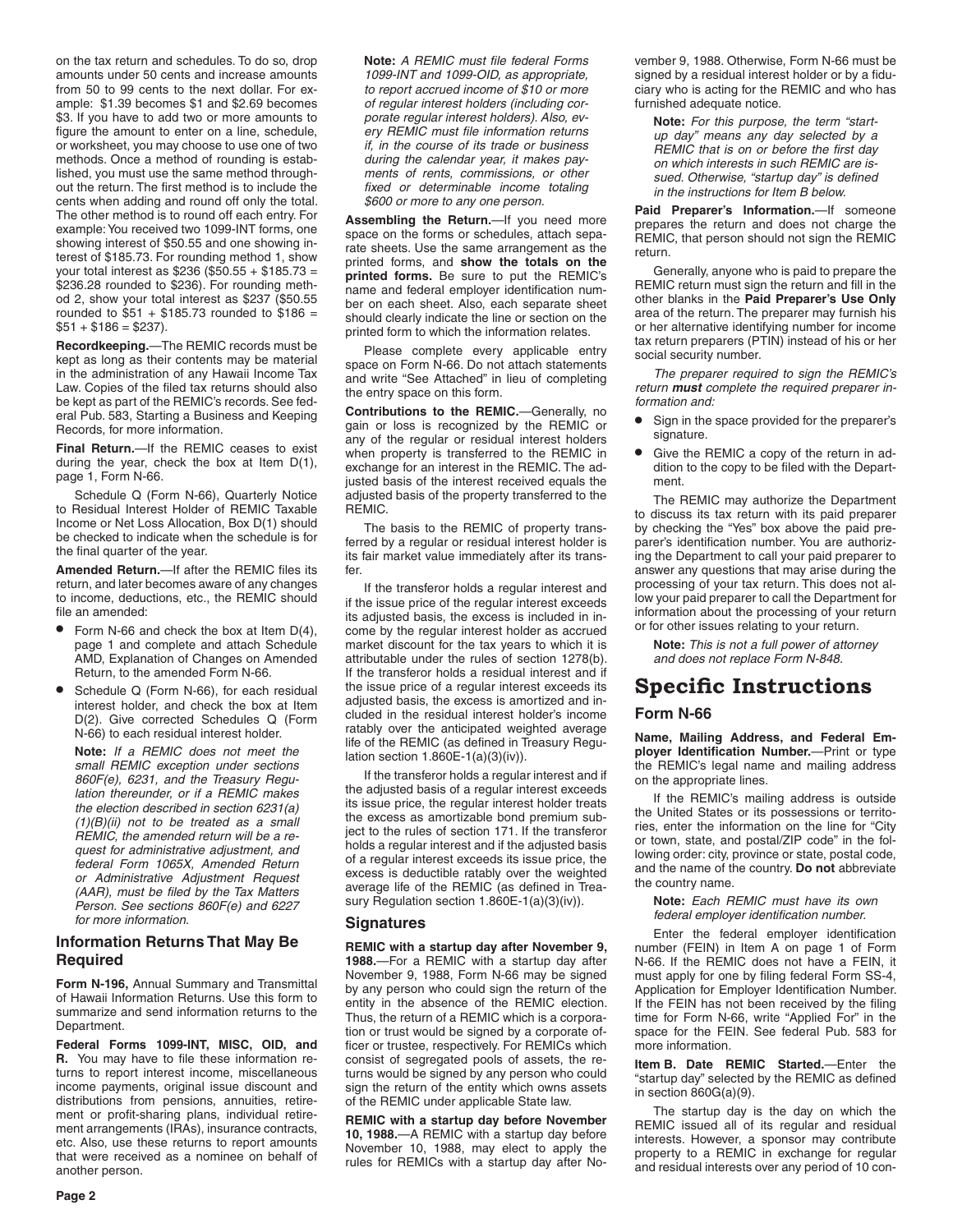secutive days and the REMIC may designate any one of those 10 days as the startup day. The day so designated is then the startup day, and all interests are treated as issued on that day.

**Item C. Total Assets at End of Tax Year.**— Enter the total assets of the REMIC. If there are no assets at the end of the tax year, enter the total assets as of the beginning of the tax year.

**Item D. "Change of address" Check Box.**— If your mailing address has changed, you must notify the Department of the change by checking the "Change of address" box. Failure to do so may prevent your address from being updated, any refund due to you from being delivered (the U.S. Postal Service is not permitted to forward your State refund check), and delay important notices or correspondence to you regarding your return. To notify the Department of your new address, you can also complete Form ITPS-COA, Change of Address Form, or log in to your Hawaii Tax Online account at **hitax.hawaii.gov**.

**Item E. Hawaii Tax I.D. No.**—Enter the REMIC's Hawaii Tax I.D. No.

#### **Section I**

**Line 1. Taxable Interest.**—Enter the total taxable interest. "Taxable interest" is interest that is included in ordinary income from all sources except interest exempt from tax and interest on tax-free covenant bonds. You may elect to reduce the amount of interest accrued on taxable bonds by the amount of amortizable bond premium on those bonds attributable to the current tax year. See sections 171(c) and 171(e) for details.

**Line 2. Accrued Market Discount Under Section 860C(b)(1)(B).**—Enter the amount of market discount attributable to the current tax year determined on the basis of a constant interest rate under the rules of section 1276(b)(2).

**Line 4. Ordinary Gain (or Loss).**—Enter the net gain (or loss) from line 19, Part II, Schedule  $D-1$ .

**Line 5. Other Income.**—Enter any other taxable income not listed above and explain its nature on an attached schedule. If the REMIC issued regular interests at a premium, the net amount of such premium is income that must be prorated over the term of such interests. Include such income on this line.

REMICs with a start-up date before November 12, 1991, enter any capital gain or (loss) on line 5. Attach the schedule or statement to Form N-66.

**Deductions. (Lines 7-14).**—Do not include any nondeductible amounts on lines 7-14. A REMIC is not allowed the following deductions in computing its taxable income:

- 1. The net operating loss deduction;
- 2. The deduction for taxes paid or accrued to foreign countries and U.S. possessions;
- 3. The deduction for charitable contributions;
- 4. The deduction for depletion under section 611 for oil and gas wells; and
- 5. Losses or deductions allocable to prohibited transactions.

**Line 9. Amount Accrued to Regular Interest Holders in the REMIC That is Deductible as Interest.**—Regular interests in the REMIC are treated as indebtedness for federal income tax purposes. Enter the amount of interest, including original issue discount, paid or accrued to regular interest holders for the tax year. Do not deduct any amounts paid or accrued with respect to residual interests in the REMIC.

**Line 10. Other Interest.**—Do not include interest deducted on line 9 or interest on indebtedness incurred or continued to purchase or carry obligations on which the interest is wholly exempt from income tax. You may elect to include amortization of bond premium on taxable bonds acquired before 1988 unless you elected to offset amortizable bond premium against the interest accrued on the bond (see the Section I, line 1, instructions). Do not include any amount attributable to a tax-exempt bond.

**Line 11. Taxes.**—Enter taxes paid or accrued during the tax year, but do not include the following:

- 1. Federal income taxes (except the tax on net income from foreclosure property);
- 2. Foreign or U.S. possession income taxes;
- 3. Taxes not imposed on the REMIC; or
- 4. Taxes, including State or local sales taxes, that are paid or incurred in connection with an acquisition or disposition of property (such taxes must be treated as a part of the cost of the acquired property or, in the case of a disposition, as a reduction in the amount realized on the disposition).

**Note:** *If you have to pay tax on net income from foreclosure property, you should include this tax (from line 10 of federal Form 1066, Schedule J) here on line 11.* 

See section 164(d) for apportionment of taxes on real property between the seller and purchaser.

**Line 12. Depreciation from Federal Form 4562.**—Complete and attach federal Form 4562.

**Note:** *Hawaii did not adopt the federal provisions for bonus depreciation and the increased section 179 deduction.*

If a depreciation deduction is claimed for Hawaii tax purposes, the REMIC must: (a) complete a federal Form 4562 for Hawaii tax purposes, and (b) attach the completed federal Form 4562 to the Hawaii tax return. The REMIC must also keep records of the differences in the asset's depreciable basis for federal and Hawaii tax purposes.

**Line 13. Other Deductions.**—Enter any other allowable deductions for which no line is provided on Form N-66.

## **Designation of Tax Matters Person (TMP)**

A REMIC may designate a tax matters person in the same manner in which a partnership may designate a tax matters partner under Treasury Regulation section 301.6231(a)(7)-1. For purposes of applying that section, all holders of a residual interest in the REMIC are treated as general partners. The designation may be made by completing the Designation of Tax Matters Person section on page 2 of Form N-66.

## **Additional Information**

Be sure to answer the questions and provide other information in items F through J. The instructions that follow are keyed to these items.

**Item F. Type of Entity.**—Check the box for the type of entity that the REMIC is recognized as under State law. If the REMIC is not a separate entity under State law, check the box for "Segregated Pool of Assets," and state the name and type of entity which owns the assets in the spaces provided.

**Item G. Number of Residual Holders.**—Enter the number of persons who were residual holders at any time during the tax year.

**Item J. Sum of the Daily Accruals.**—Enter the sum of the daily accruals for all residual interests for the calendar year. See section 860E(c) (2) for details.

# **Schedule L**

## **Balance Sheets per Books**

The amounts shown should agree with the REMIC's books and records. Attach a statement explaining any differences.

**Line 1a.** *Cash flow investments* are any investments of amounts received under qualified mortgages for a temporary period (not more than 13 months) before distribution to holders of interests in the REMIC.

**Line 1b.** *Qualified reserve assets* include any intangible property which is held for investment and as part of a qualified reserve fund. For a definition of qualified reserve fund, including exceptions, see sections 860G(a)(7)(B) and (C).

**Line 1c.** *Foreclosure property* is any real property (including interests in real property), and any personal property incident to such real property, acquired by the REMIC as a result of the REMIC's having bid in the property at foreclosure, or having otherwise reduced such property to ownership or possession by agreement or process of law, after there was a default or imminent default on a qualified mortgage held by the REMIC. Generally, this property ceases to be foreclosure property at the close of the third tax year following the tax year in which the REMIC acquired the property. See sections 860G(a)(8), 856(e), and Treasury Regulation section 1.856-6 for additional information.

**Note:** *Solely for purposes of section 860D(a), the determination of whether any property is foreclosure property will be made without regard to section 856(e) (4).*

**Line 7.** *Regular interests* are interests in the REMIC that are issued on the startup day with fixed terms and that are designated as regular interests, if:

- (1) such interest unconditionally entitles the holder to receive a specified principal amount or other similar amounts; and
- (2) interest payments (or other similar amounts), if any, with respect to the interest at or before maturity are payable based on a fixed rate (or to the extent provided in regulations, at a variable rate), or consist of a specified portion of the interest payments on qualified mortgages and this portion does not vary during the period that the interest is outstanding.

The interest will meet the requirements of subparagraph (1) even if the timing (but not the amount) of the principal payments (or other similar amounts) is contingent on the extent of prepayments on qualified mortgages and the amount of income from permitted investments.

An interest will still qualify as a regular interest even if the specified principal amount of the regular interest (or the amount of interest accrued on the regular interest) can be reduced as a result of the nonoccurrence of 1 or more contingent payments with respect to any reverse mortgage loan held by the REMIC if, on the startup day for the REMIC, the sponsor reasonably believes that all principal and interest